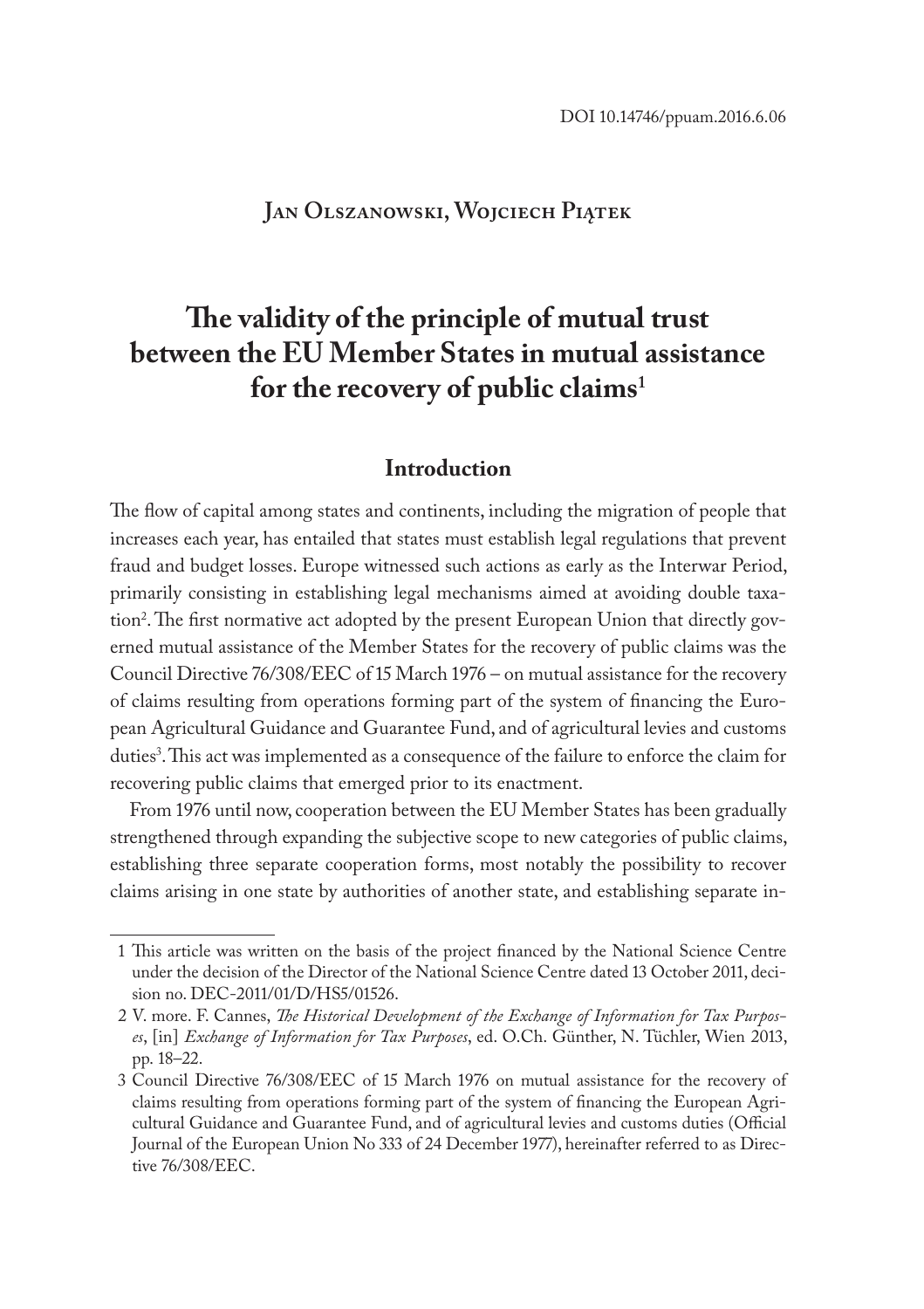stitutional frameworks of cooperation.4 In the current legal status, the basic EU legal acts are the Council Directive No 2010/24/EU of 16 March 2010 concerning mutual assistance for the recovery of claims relating to taxes, duties and other measures,' and the Commission Implementing Regulation (EU) No 1189/2011 of 18 November 2011, which lays down detailed rules in relation to certain provisions of Council Directive 2010/24/ EU concerning mutual assistance for the recovery of claims relating to taxes, duties and other measures.<sup>6</sup>

The aforementioned EU legal acts have already been analysed by researchers from many European countries.7 Council Directive 2010/24/EU was implemented into the laws of all the EU Member States. In practice, mutual assistance between the EU Member States for the recovery of claims relating to taxes, duties and other measures covers millions of euros. In 2011 the total amount of the recovered amounts amounted to €62,475,879. In 2012 this amount significantly declined to €32,076,738. However, 2013 witnessed the growth to  $\in$  41,115,223.8

The aim of this study is to analyse the current international cooperation in the recovery of public claims in view of the principle of mutual trust between the Member States, which forms the basis for such cooperation. The characteristic feature of mutual assistance for the recovery of public claims is to assist the other Member State without acquiring any mutual benefits automatically and being sure that the assisted Member State will be equally committed to executing the request for assistance received from another Member State. In the light of the foregoing, it is necessary to analyse the provisions of Directive No 2010/24/EU and of Regulation No 1189/2011 with respect to the building of mutual trust between the Member States, i.e. which provisions are appropriate for implementing this principle and which provisions are contrary to it. The principle of trust is also manifested in practical terms, i.e. the actual financial effects of assistance provided by the Member States. It will be discussed separately on the basis of figures provided by the central liaison offices in the Czech Republic, Latvia, Poland, Portugal, Slovakia and

<sup>4</sup> V. more: J. Olszanowski, W. Piątek, *The development of mutual assistance of EU Member States for the recovery of public claims*, "Law Review" 2014, vol. 2, pp. 68–69.

<sup>5</sup> OJ EU L 84 of 31 March 2010

<sup>6</sup> OJ EU L 2011.302.16 of 19 November 2011.

<sup>7</sup> R. Seer, *Die Vollstreckungsamtshilfe in Steuersachen nach der neu gefassten Beitreibungsrichtlinie 2010/24/EU*, "IWB" 2011, vol. pp. 145–152, I. Gabert, *Deutsche Beitreibungsamtshilfe nach dem EU-Beitreibungsgesetz (EU-BeitrG): Űberblick und Bezüge zum Ertragsteuerrecht*, "Finanz-Rundschau" 2012, vol. 15, pp. 707–715, B. Ludwig, *Das neue EU-Vollstreckungsamtshilfegesetz*, "SWI" 2012, vol. 7, pp. 323–328, M. Kortz, *Grenzüberschreitende Vollstreckung von Steuerforderungen im EU-Raum nach dem EU-Beitreibungsgesetz vom 7.12.2011*, "Der Betrieb" 2012, vol. 43, pp. 2422–2427; J. Olszanowski, W. Piątek, *The development of mutual assistance of EU Member States for the recovery of public claims*, "Law Review" 2014, vol. 2, pp. 69–76.

<sup>8</sup> V. more: EU and International Tax Collection News 2014, vol. 1, p. 4.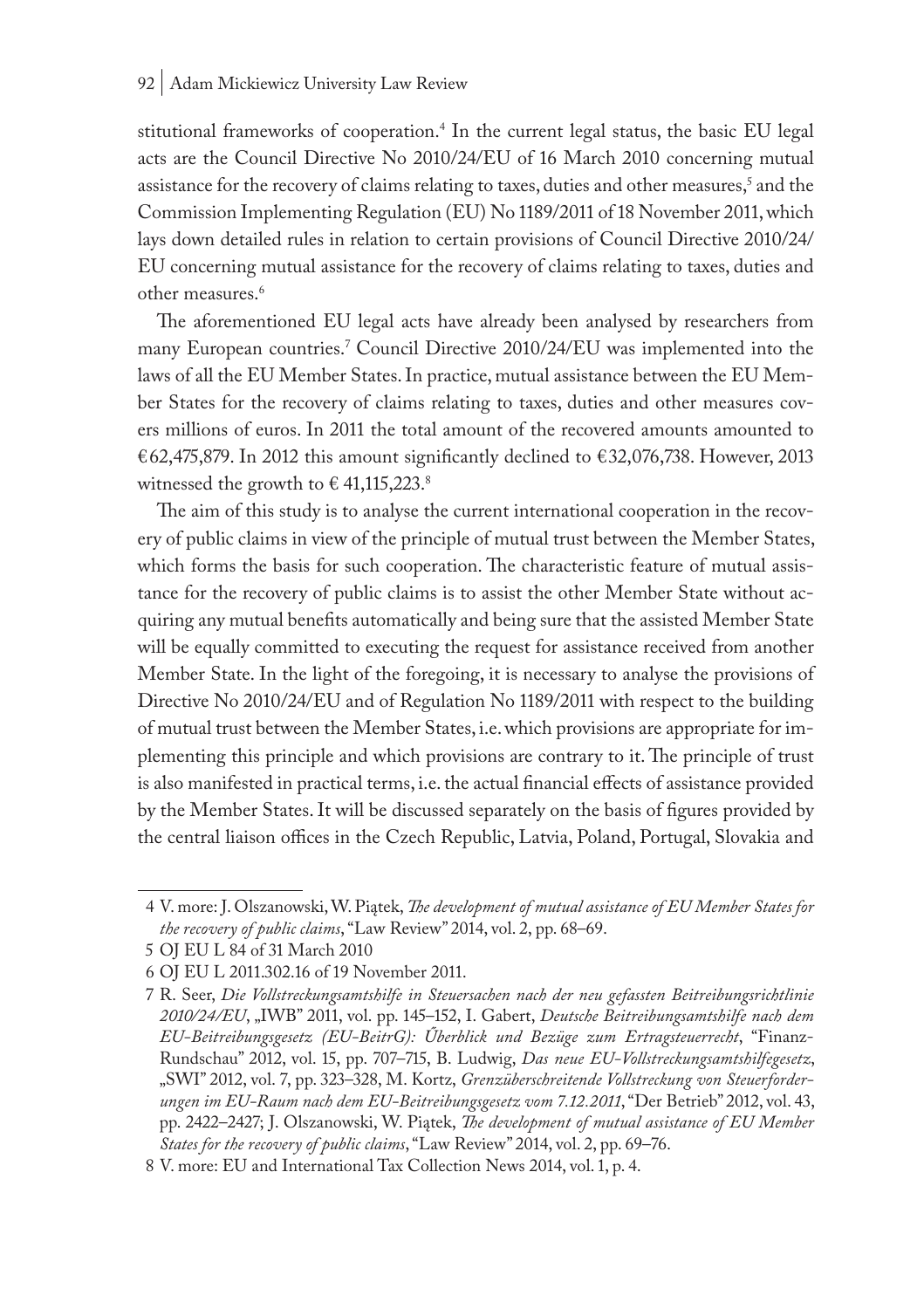Sweden. Those states provided the authors of this study with detailed responses to questions about the practical aspects of mutual assistance for the recovery of public claims.

# **Content and significance of the principle of trust**

The principle of trust is not directly specified in the provisions of Directive 2010/24/EU and of Regulation No. 1189/2011. This principle, however, results from the entire legal regulations governing mutual assistance for the recovery of claims relating to taxes, duties and other measures. The truth is that the Member State applying for assistance, except for making the request for such assistance, is not authorized to force the authorities of the requested Member State to apply specific legal measures necessary to perform the request or counteract the inactivity with respect to its performance.<sup>9</sup> However, the basis for efficiency and effectiveness of mutual assistance for the recovery of tax claims should be the existence of trust between individual Member States, according to which the officials of relevant authorities of each Member State make as much effort as possible to assist the authorities of another Member State and obtain such assistance.

This principle is indirectly expressed in the assumptions of the preamble to Directive 2010/24/EU, and it needs to be achieved through performing its provisions. Striving for better security of the financial interests of the Member States, and for the neutrality of the internal market, including the growth in efficiency and effectiveness of assistance, cannot be achieved without the principle of trust. If a specific member State desired to reap the benefits of cooperation without being ready to assist other member States, then such assistance would be of a unidirectional nature. There would not be any opportunity to equally secure the financial interests of all the Member States and this would be contrary to the principle of equal treatment of domestic and foreign claims by the Member State specified in Article 13(1) of Directive 2010/24/EU.

The principle of trust, which forms the basis for the existence and operation of the European Union with respect to mutual assistance for the recovery of public claims, provides that the relevant tax officials of each Member State that cooperate as part of mutual assistance for the recovery of public claims take such actions based on the implemented EU and domestic laws that lead to the most efficient and effective response to the request of another Member State.

The validity of such principle is a *sine qua non* condition of the implementation of the goals that constitute the basis for mutual assistance between the Member States for the recovery of the public claims. The trust between the Member States, most notably between the officials appointed to perform requests for assistance is built not on the

<sup>9</sup> Therefore, some representatives of the doctrine claim that one of the principles of mutual assistance is the passive effect of the authorities of the applicant Member State on the authorities of the requested Member State. V. R. Seer, *op. cit.*, p. 149.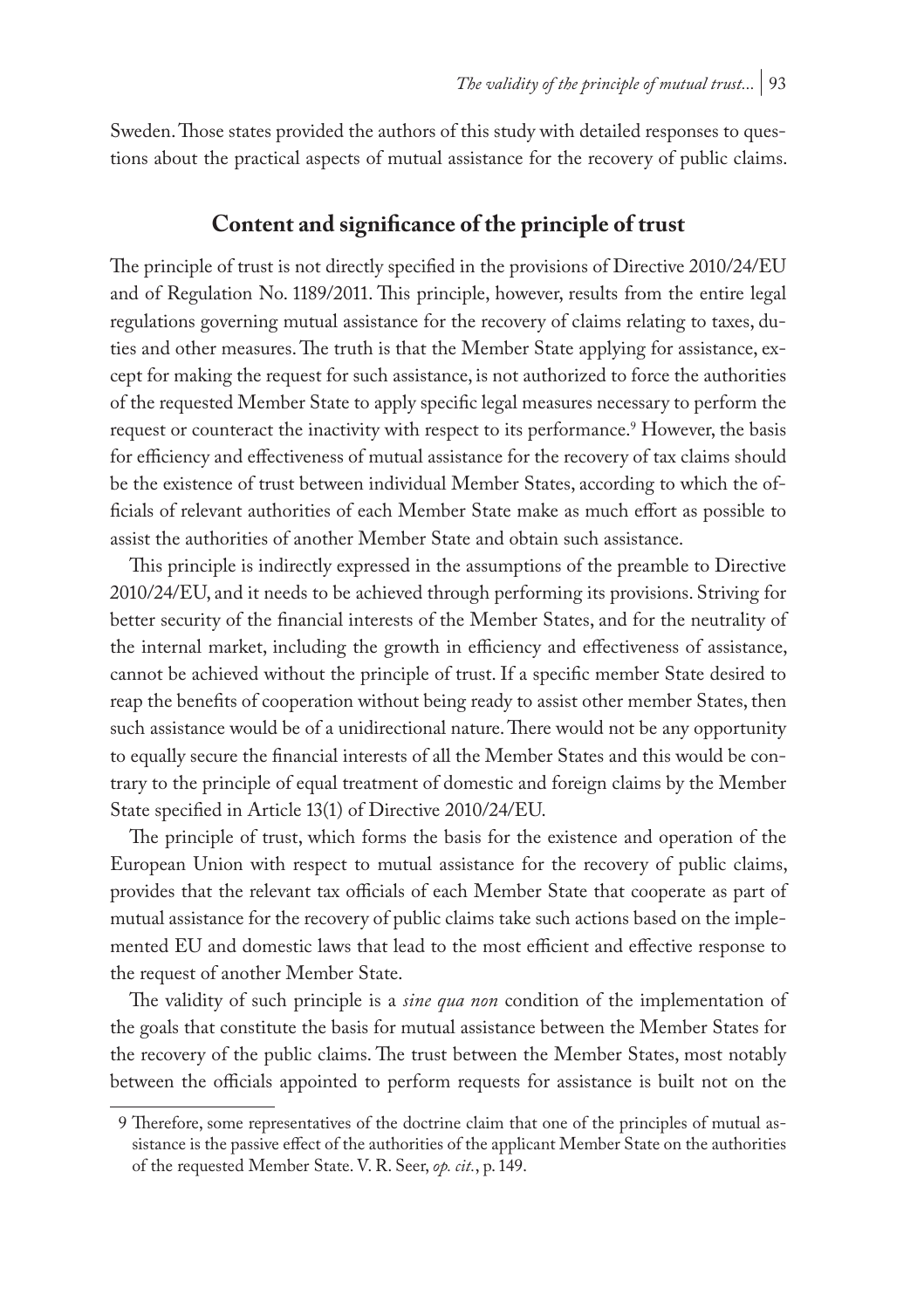#### 94 | Adam Mickiewicz University Law Review

basis of the general assumptions and ideas governing the existence of the European Union, but rather on the basis of the mutual involvement in actions taken by the Member States, aimed at protecting financial interests. The absence of mutual trust, or a low level of trust, should provoke questions about the sense of such mutual assistance, the need to maintain in each Member State the qualified officials of public administration responsible for such assistance, and the activity of the EU legislature.

Despite the crucial role of the principle of trust in terms of the efficiency and effectiveness of mutual assistance, it is hard to simply determine how much it effectively applies in individual Member States, or to what extent it has been replaced with a lack of trust in the success of mutual assistance for the recovery of public claims. The validity of the principle of trust may be analysed from a twofold point of view. The formal point of view analyses the legal regulation that forms the basis for assistance. From the material point of view, the existence of the principle of trust may be reviewed in terms of the effectiveness of mutual assistance between the Member States. Those issues will be discussed in the two subsequent chapters of this study.

# **Normative approach of the principle of trust**

#### **The regulations favourable to establishing the principle of trust**

The analysis of Directive 2010/24/EU gives rise to the formulation of the principle of full trust between the EU Member States. Such a conclusion seems to be natural, since the mechanisms of mutual confidence between the EU Member States were established in such a way that they contribute to the maintenance of full trust. Among all the provisions of the EU law in this field, special attention needs to be focused on the following regulations.

Firstly, the building of trust is fostered by the exchange of information between the EU Member States without prior request. This is set forth in Article 6 of Directive 2010/24/EU. On the one hand, the spontaneous exchange of information means that there is no obligation to provide such information, but on the other hand the Member State may voluntarily inform the relevant authority of the other Member State about events that may require its financial interests to be protected. The basic advantage of this cooperation between the Member States is the possibility to provide a specific Member State with some unexpected and valuable information. Further, the receiving Member State does not need to make any efforts to this extent.<sup>10</sup> Each Member State that provides information in this way probably hopes that such information will also be submitted to them in the event that tax is returned to the entity seated or residing in such a Member State.

<sup>10</sup> Y. Jeong, *Spontaneous exchange of information*, [in] *Exchange of Information...*, *op. cit.*, p. 459.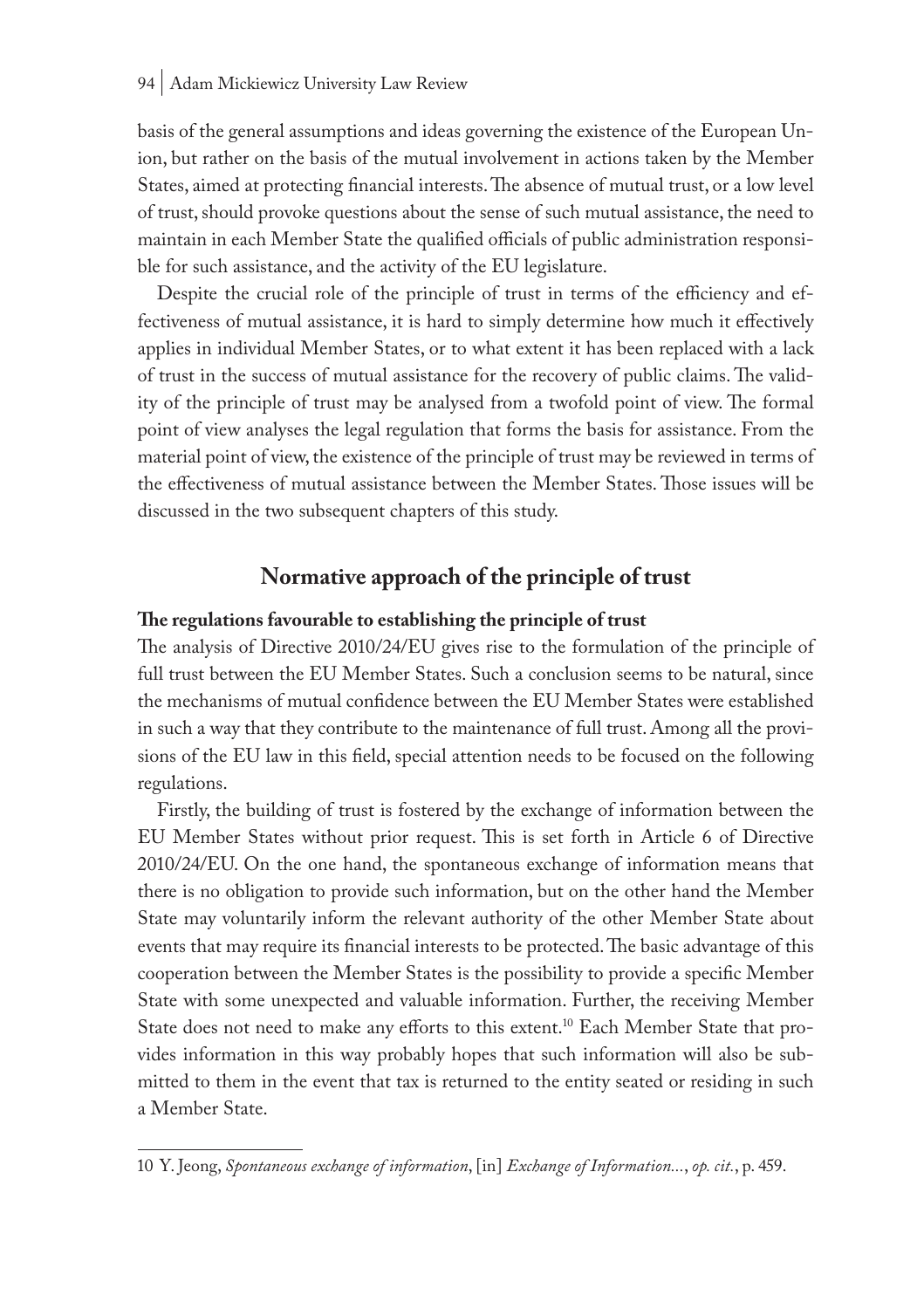Secondly, trust may grow thanks to the presence of officials of the applicant Member State in administrative authorities and their participation in administrative proceedings. Pursuant to Article 7 of Directive 2010/24/EU, officials authorised by the applicant authority may – in order to support mutual assistance – be present in the offices where the administrative authorities of the requested Member State carry out their duties, while administrative enquiries are carried out in the territory of the requested Member State; and they may assist the competent officials of the Member State during court proceedings in that Member State. Article 7(2) of Directive 2010/24/EU provides for further forms of cooperation, such as the possibility to interview individuals and examine records made by officials of the applicant Member State, in so far as it is permitted under the legislation in force in the requested Member State. In the reference books about this form of cooperation it was noticed that its main disadvantage is the lack of influence of the officials of the applicant authority on the enforcement measures conducted by the officials of the requested authority.11 The lack of explicit regulation on this matter should not, however, overshadow the positive aspects arising from the mutual actions taken by the officials of two Member States in order to perform a specific public obligation.<sup>12</sup> Thanks to their visit to the authority of the requested Member State, the officials of the applicant Member State have greater access to information and the method of taking enforcement actions by the officials of the requested Member State.13 The use of this form of cooperation by the Member State may affect the building of trust between the officials in non-legal areas. The opportunity for common meetings and work, and mutual observation of the officials' working methods, may contribute to increasing or undermining the mutual trust.

Thirdly, a major novelty in mutual assistance implemented in Article 12(1) of Directive 2010/24/EU is the uniform instrument permitting enforcement in the requested Member State without any act of recognition, supplementing or replacement in that Member State. Directive 2010/24/EU is novel in comparison with the heretofore legal frames of mutual assistance. This uniform instrument permits enforcement in legal transactions and demonstrates the validity of the principle of trust. The regulation ensures that the uniform instrument permitting enforcement issued in one Member State constitutes the exclusive basis for enforcement actions in any other EU Member States.

Fourthly, considering the validity of the principle of trust, a positive role is played by the Member States' renunciation of all claims on each other for the reimbursement of costs arising from any mutual assistance as set forth in Article 20(2) of Directive

<sup>11</sup> I. Gabert, *Deutsche Beitreibungsamtshilfe nach dem EU-Beitreibungsgesetz (EU-BeitrG): Űberblick und Bezüge zum Ertragsteuerrecht*, "Finanz-Rundschau" 2012, vol. 15, pp. 712–713.

<sup>12</sup> R. Seer, *op. cit.*, p. 150.

<sup>13</sup> J. Lao, *The Council Directive concerning Mutual Assistance for the Recovery of Claims*, [in] *Exchange of Information...*, *op. cit.*, p. 314.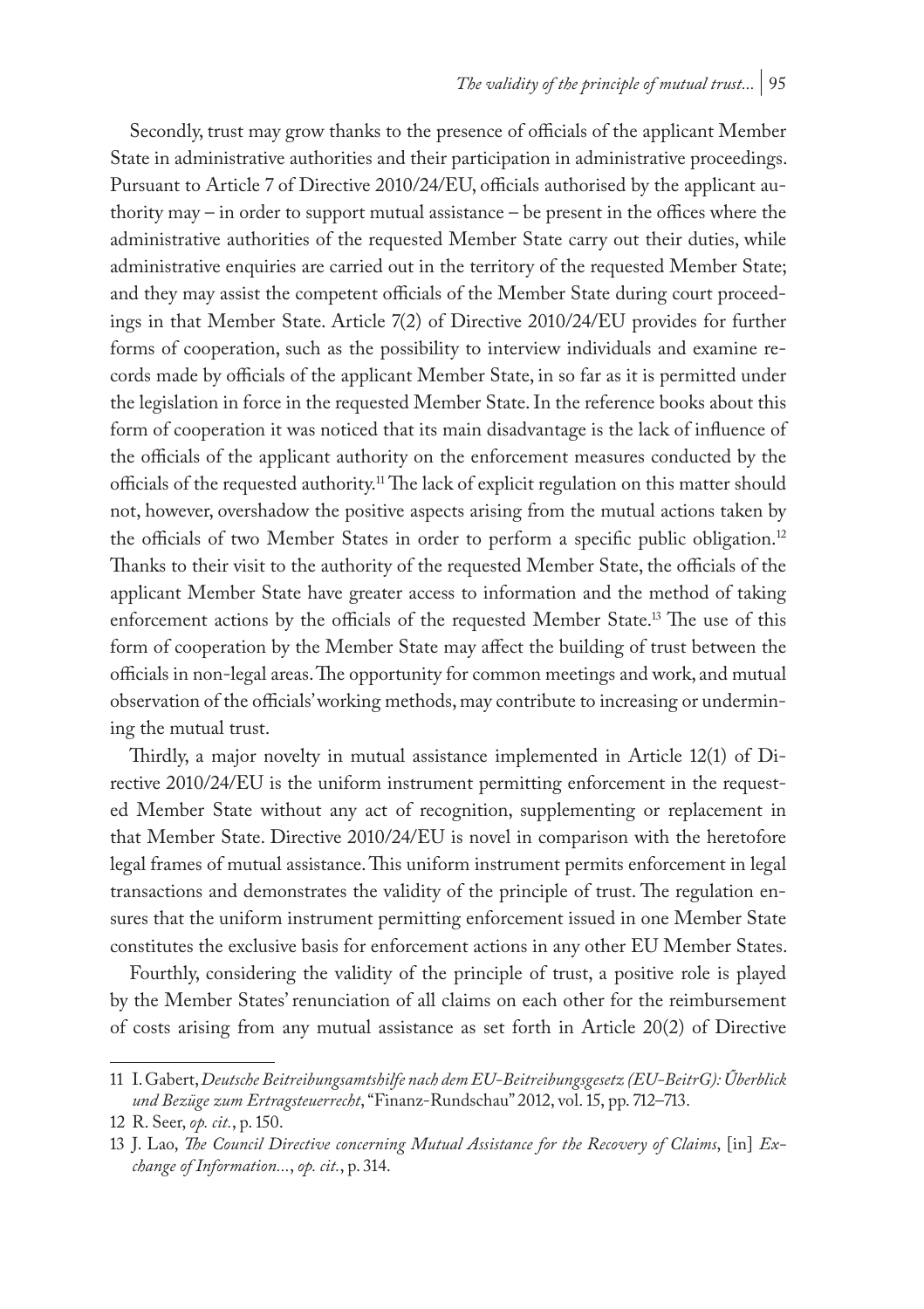$2010/24/EU$ . This rule is not contrary to its exceptions set forth in Article  $20(2)$ –(3) of Directive 2010/24/EU, which are of a specific nature. Formally, the principle of trust operated to such an extent that the Member States decided in advance to renounce all claims for the reimbursement of costs arising from any mutual assistance, irrespective of their amounts or sources.

Fifthly, mutual trust is inspired by the obligations of the applicant Member State and the requested Member State to forthwith inform each other about any and all events that are crucial in terms of the execution of the request for assistance. This obligation is specified in the individual provisions of Directive 2010/24/EU and of Regulation No 1189/2011. The requested authority is obliged to inform the applicant authority of the grounds for refusing a request for information [Article 5(4) of Directive 2010/24/ EU], a request for notification [Article 8(3) of Directive 2010/24/EU], or a request for recovery of claims [Article 13(2) of Directive 2010/24/EU]. The duty of mutual information is essential in the case of disputes concerning the enforced claim [Article 14(2) and (4) of Directive 2010/24/EU], any amendment to its request for recovery or of the withdrawal of its request [Article 15(1) of Directive 2010/24/EU], or any actions that interrupt, suspend or prolong the limitation period of the claim [Article 19(3) of Directive 2010/24/EU]. On the other hand, Regulation No 1189/2011 frequently provides that the requested authority must acknowledge as soon as possible the receipt of the request for information [Article 7 of Regulation No 1189/2011], the request for notification [Article 12(1) of Regulation No 1189/2011], or the request for recovery or for precautionary measures [Article 19(1) of Regulation No 1189/2011].

#### **Regulations undermining the principle of trust**

Although the provisions of Directive 2010/24/EU and of Regulation 1189/2011 aim at effective mutual assistance between the Member States for the recovery of claims relating to taxes, duties or other measures, and thus establishing the principle of trust, those provisions also include some provisions that may undermine mutual trust. They include mechanisms that allow the Member State to renounce the request for assistance made by the authority of the applicant Member State, and negative reasons that curb the obligation to cooperate, associated with the limitation period and the claim amount.

Limits to the requested authority's obligations to grant mutual assistance are set forth in Article 18 of Directive 2010/24/EU. Except for some vague premises, such as serious economic or social difficulties in the requested Member State as a result of the performance of the request for recovery, this provision includes two specific premises concerning the refusal to cooperate. The first one is the expiry of the 5 year period from the deadline for claim payment in the applicant Member State to the date of making the first request for assistance. According to the second premise, the claim amount should be for a minimum of  $\in$  1,500.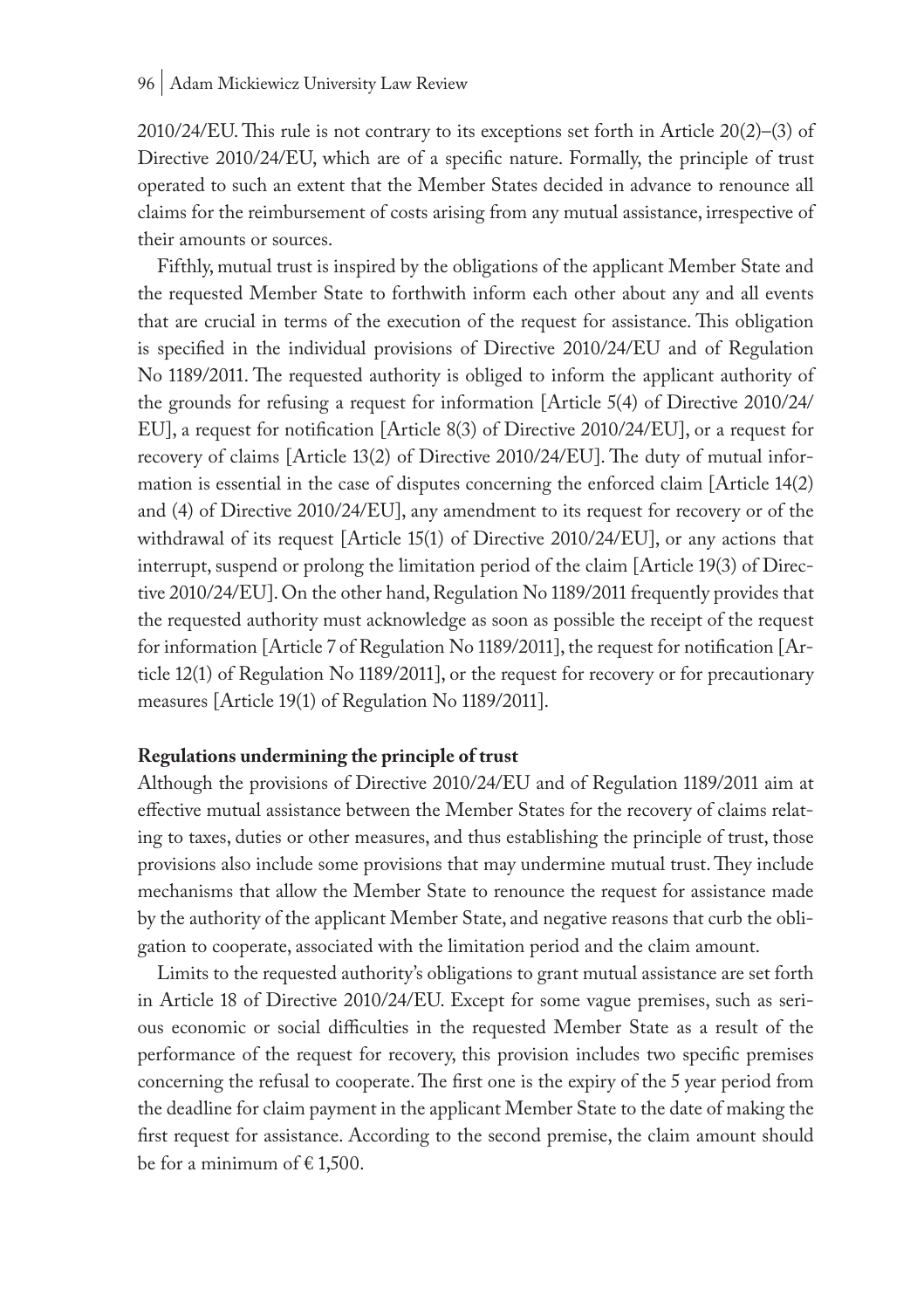By focusing only on those two reasons, despite the fact that their occurrence does not automatically give rise to assistance but only grants such a right to another Member State, the existence of those premises may undermine the trust between the Member States, and consequently reduce the efficiency of mutual assistance. On the one hand, bearing in mind the fact that the limits of amounts and of time limits for the granted assistance<sup>14</sup> were implemented on purpose, it would completely develop, if any barriers to this extent were eliminated and, at the same time, attention was drawn to the elimination of such legal regulations and practices that make mutual assistance for the recovery of public claims ineffective.

# **Practical approach of the principle of trust**

When not considered in its formal form, the principle of trust is primarily and essentially of a practical nature, which may be indirectly seen from figures concerning the number of requests made by individual EU Member States for assistance in each of its existing forms, and from the actual financial benefits acquired by the states from their claimed debts. First of all, it is noteworthy that the available data do not give rise to the formulation of this thesis concerning the complete and unobstructed principle of trust between the EU Member States in mutual assistance for the recovery of public claims.

As for Poland's experience in the analysed period, in 2013 Poland provided other states with 290 requests for information, 106 requests for notification and 65 requests for claims at the aggregate amount of  $\epsilon$  26,341,545.18 and in total received from all the EU Member States 891 requests for information, 595 requests for notification and 1445 requests for claims at the aggregate amount of  $\epsilon$  98,855,236.31. In the first 10 months of 2014 the activity of the Polish administrative authorities considerably increased as they sent other Member States 917 requests for information (received only 579 requests), 98 requests for notification (received 295 requests) and 332 requests for recovery of claims totalling  $\epsilon$  1,966,668.20, and received from other Member States 2377 requests amounting in total to  $\epsilon$  63,417,990.34.<sup>15</sup> Both the number of requests and amounts of the recovered claims prove the significance of and the need for the cooperation between the Member States with respect to the recovery of public claims. However, the Polish Central Liaison Office has not disclosed any information on the amounts of the effectively recovered claims requested by other EU Member States in 2013 and 2014.

In 2013 the Czech Republic made 24 requests for information, 6 requests for notification and 113 requests for recovery, and received 102 requests for information, 47 requests for notification and 113 requests for recovery. In 2014 this Member State made 37 re-

<sup>14</sup> V. more: J. Lao, *op. cit.*, pp. 321–322.

<sup>15</sup> Letter of the Head of the Tax Chamber in Poznan dated 16 December 2014, No KO/061- 0042/14/BIP (executed in response to the authors' request).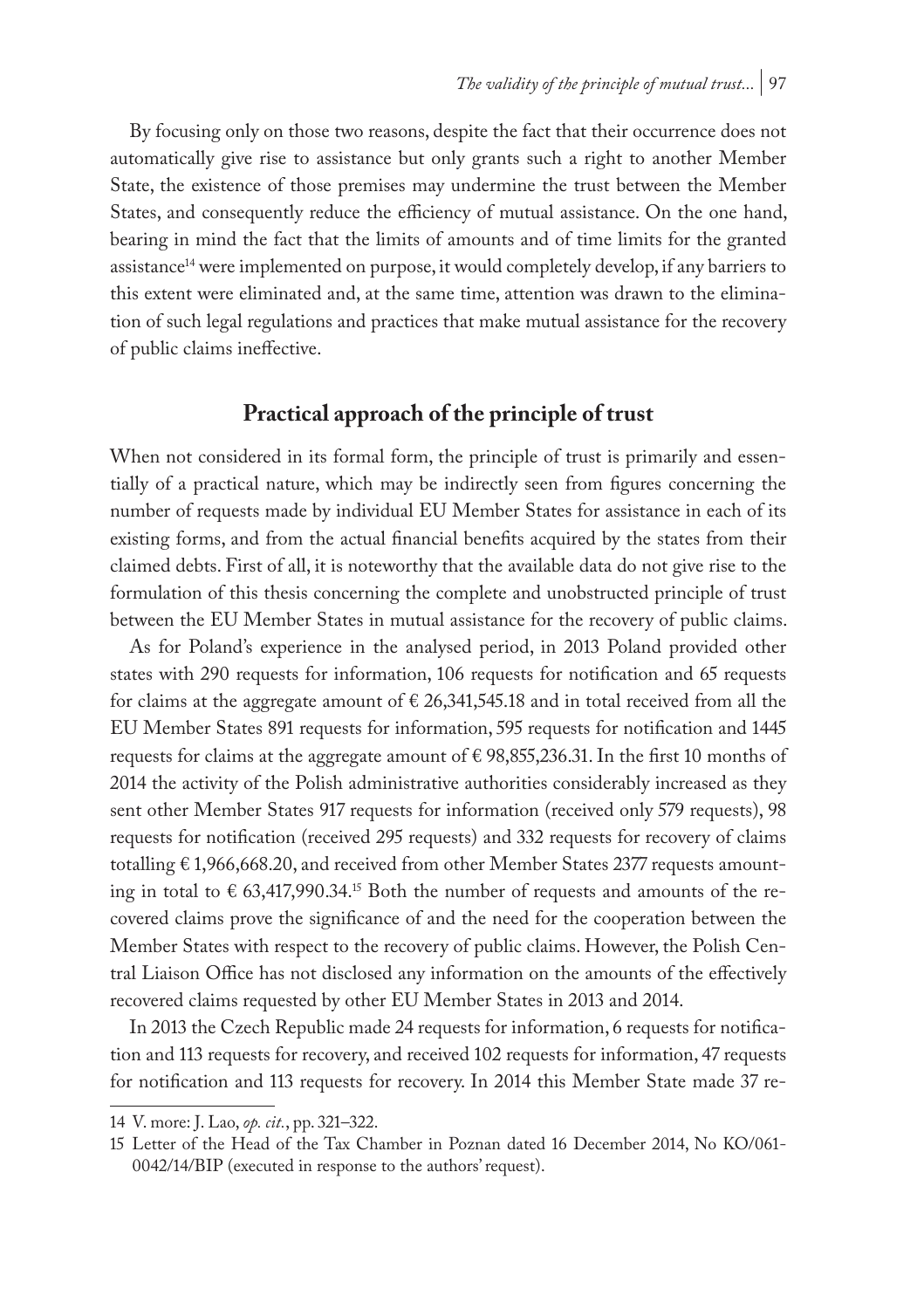quests for information and received 121 requests of the same from other Member States, made 112 requests for recovery (and received 170 requests), and it did not make any requests for notification (but received 26 requests from other Member States). Further, in 2014 the Czech Republic made requests for recovery of claims totalling € 150,013,661, whereas the received requests amounted in total to  $\epsilon$  324,727.90 (in 2013 this amount was  $\in$  86,714.97, whereas the received requests amounted to  $\in$  198,020.98).<sup>16</sup> Just like the Polish Central Liaison Office, the Czech office did not provide any data showing the actual amounts of the recovered claims.

In 2014 Slovakia made 11 requests for information (with 52 requests of the same kind in 2013), 10 requests for notification (4 requests in 2013) and 63 requests for recovery (100 requests for recovery in the previous year). On the other hand, this country received 206 requests for information (131 in 2013), 30 requests for notification (28 in 2013) and 207 requests for the recovery of claims. In 2014 the requests for the recovery of claims amounted to € 1,100,249.00 (€ 848,012.00 in 2013).<sup>17</sup> As is the case for Poland and the Czech Republic, no specific data on amounts of the recovered claims for individual years were provided.

The data obtained from Sweden only apply to the number of requests sent to other Member States in general. In 2014 this State made 576 requests for assistance in comparison with 547 requests in 2013.18 As for the data received from Sweden, in 2014 this state requested the recovery of  $\epsilon$  27,926,625.00 ( $\epsilon$  107,363,538.00 in 2013). The amount of € 1,438,626.00 (€913,620.00 in 2013) was recovered. In 2014 this state received a total of 134 requests, compared to 116 requests in 2013. The comparison of amounts requested by Sweden with the amounts recovered for other EU Member States shows a low percentage of the recovered amounts, which equalled 0.85% in 2013 and 5.15% in 2014.

In 2014 the Republic of Latvia made a total of 32 requests for assistance in comparison with 63 requests in 2013. The requests for the recovery of claims concerned the amount of € 9,607,972.64, of which € 49,562.77, or 0.34%, were recovered (€ 3,644,664.82 in 2013, of which € 12,572.43, or 0.51%, were recovered). The Republic of Latvia received 108 requests in total in 2014, compared to 67 requests in 2013.19

The interesting example of the effectiveness of recovery of claims is data obtained from Portugal. In 2014 124 requests at the aggregate amount of  $\epsilon$  17,899,616.00 were made and the amount of  $\epsilon$  2,186,394.00, or 12%, was recovered (in 2013 154 requests

<sup>16</sup> The letter of the Ministry of Finance of the Czech Republic dated 15 May 2015 (made with response to the authors' request).

<sup>17</sup> The letter of the Financial Directorate of the Slovak Republic, Section for Tax Offices dated 22 May 2015, No 1070002/1/191647/2015 (executed with response to the authors' request).

<sup>18</sup> The letter of the Swedish Enforcement Authority dated 10 March 2015, ID:15MBKFM59838 (executed in response to the authors' request).

<sup>19</sup> The letter of the State Revenue Service of Latvia, Tax Debt Enforcement Department dated 15 April 2015, No 4.3-13/52 (executed in response to the authors' request).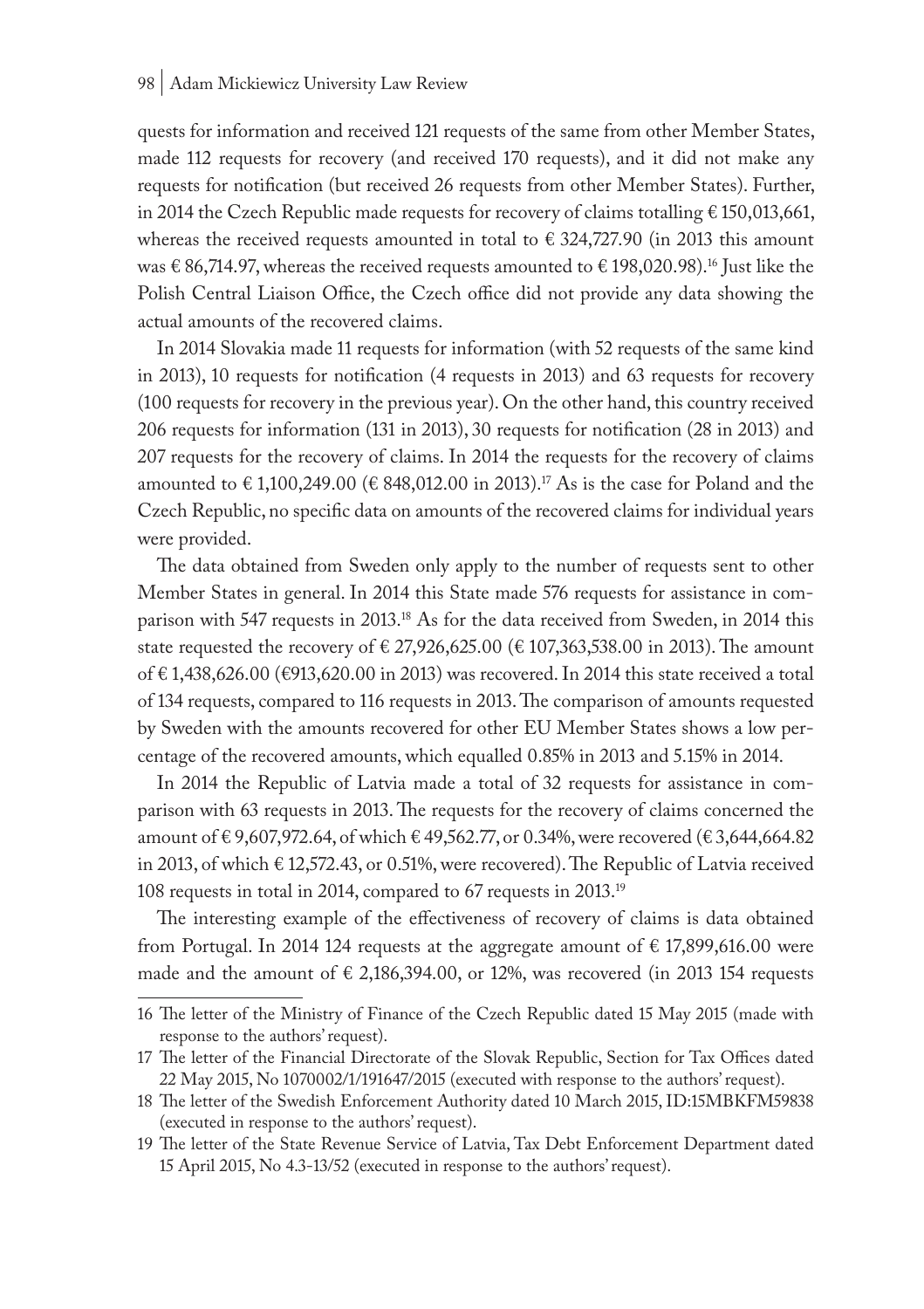totalled € 134,487,630.00 and € 1,107,540.00, or 0.82%, were recovered). Portugal obtained 192 requests for information (165 requests in 2013, 15 requests for notification  $(12 \text{ requests in } 2013).^{20}$ 

As for the parties collaborating in this kind of cooperation, such cooperation fundamentally applies to neighbouring states. For example, the Czech Republic most frequently received requests from Slovakia, Germany and Austria.<sup>21</sup> Poland obtains the largest number of requests from Germany.<sup>22</sup>

The exchange of information by the Member States without a previous request (spontaneous exchange of information) is not a common occurrence. The data acquired by the authors prove that Sweden receives information as part of the so-called spontaneous exchange but it does not submit to other Member States any information about the possible recovery of taxes, duties or other measures, even if it is aware of the same. The requests for information generally apply to addresses and data on debtor's assets.23 According to the Minister of Finance of the Czech Republic this state provides information on the expected recovery of taxes exceeding 250,000.00 Czech crowns.<sup>24</sup> The Portuguese authorities acknowledged that the spontaneous exchange of information applies to information received from Germany.<sup>25</sup>

According to the data acquired by the authors, so far the EU Member States have not decided to commence the collaboration aimed at the mutual participation of their officials in enforcement activities.

Moreover, the received responses do not show that the principle of mutual renunciation of claims relating to the recovery of costs arises from mutual assistance.

# **Conclusion**

From the very beginning, the mutual assistance of the EU Member States for the recovery of public claims was based on mutual trust, respect for the financial interesst of each state, and the involvement of officials of all the Member States in achieving the

<sup>20</sup> The letter of Ministerio das Financas, Direccao-Geral dos Impostos, Comissao Interministerial em Mateira dated 22 April 2015 (executed in response to the authors' request).

<sup>21</sup> The letter of the Ministry of Finance of the Czech Republic dated 15 May 2015 (made with response to the authors' request).

<sup>22</sup> Letter of the Head of the Tax Chamber in Poznan dated 16 December 2014, No KO/061- 0042/14/BIP (executed in response to the authors' request).

<sup>23</sup> The letter of the Swedish Enforcement Authority dated 10 March 2015, ID:15MBKFM59838 (executed in response to the authors' request).

<sup>24</sup> The letter of the Ministry of Finance of the Czech Republic dated 15 May 2015 (made with response to the authors' request).

<sup>25</sup> The letter of Ministerio das Financas, Direccao-Geral dos Impostos, Comissao Interministerial em Mateira dated 22 April 2015 (executed in response to the authors' request).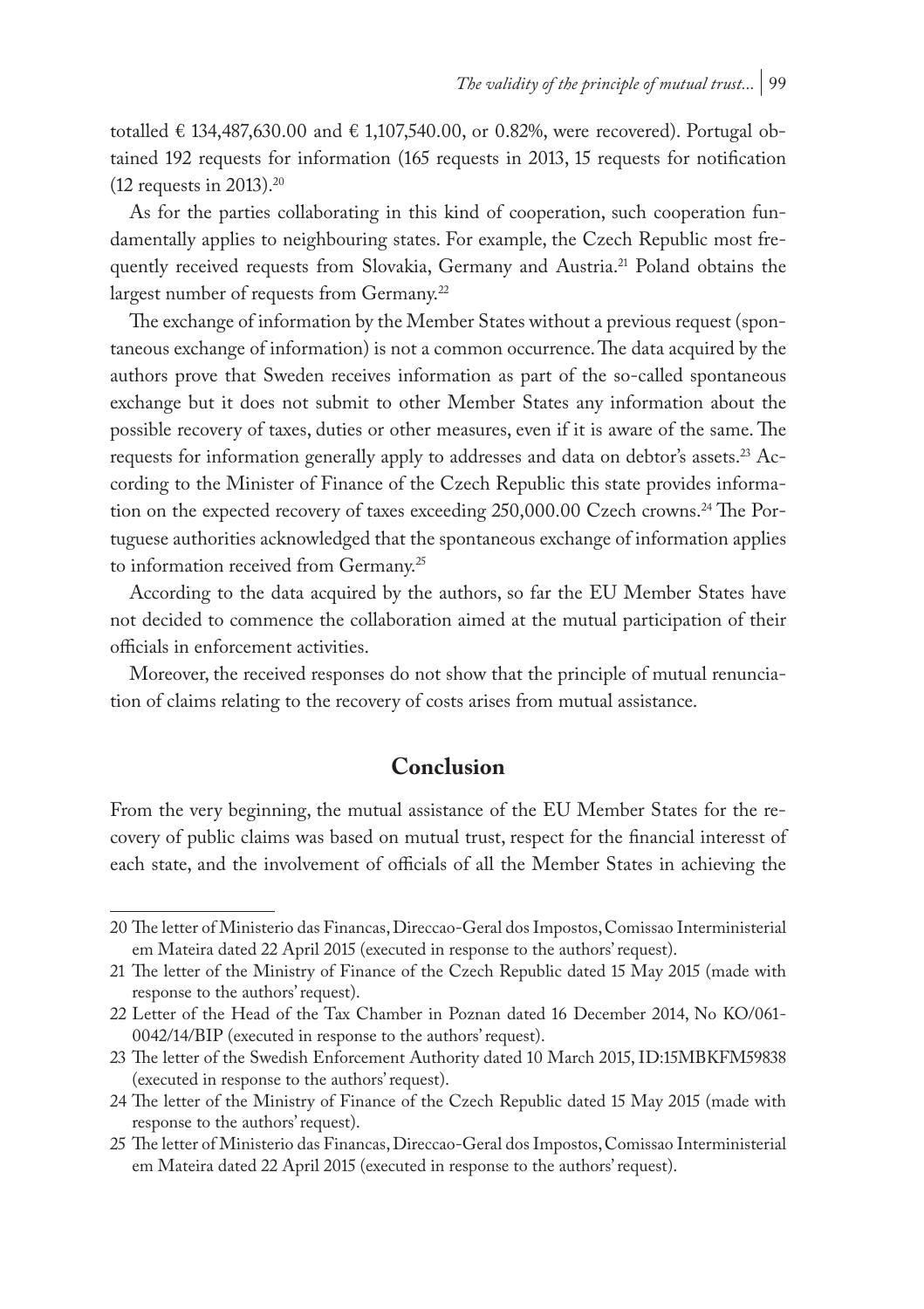best possible results of such assistance. The principle of trust is always essential for the efficiency and effectiveness of the granted assistance.

From a formal point of view, in both Directive 2010/24/EU and Regulation 1189/2011 the EU legislature placed great emphasis on the most transparent development of relationships between the EU Member States, and thus the validity of the principle of trust. This is manifested by the regulation pertaining to the so-called spontaneous exchange of information, officials' participation in enforcement measures conducted in another Member State, the uniform instrument permitting enforcement, renunciation of claims concerning costs of mutual assistance, and immediate notification of any and all events that are essential in terms of the execution of the request for assistance. The history hitherto of developing the rules for mutual assistance for the recovery of public claims considerably consists in enhancing the cooperation in the aforesaid fields.

From the practical point of view, it may be noticed, however, that closer international cooperation in the analysed area is not translated into the actual increase in trust and the involvement of officials of individual public administrative authorities. This is reflected by the small amount of the recovered claims and by the practical use of such possibilities as the spontaneous exchange of information, or the involvement of the officials in enforcement measures conducted in another Member State. In general, the Member States unwillingly share information on the practical aspects of the granted assistance, hiding behind the fiscal secret, most notably providing information on the enforced amounts on a resistant basis. The same applies to the European Commission, which does not provide any details in this regard despite having such information, according to Article 27(1) of Directive 2010/24/EU.26

Therefore, it is possible to formulate the thesis that it takes a lot of time to achieve the high trust level between the EU Member States, with respect to the recovery of public claims. The constraints on the achievement of this goal are not of a legal nature but of an actual one. It seems that the individual participants of this process would like to gain too much for themselves in such mutual assistance and do not give too much in return.

Thinking about any further fate of the mutual assistance between the EU Member States for the recovery claims concerning taxes, it should, after all, develop with respect to the closer procedural regulations and social and economic reasons, most notably the constant migration of people in Europe. It seems that considering the increasing technical possibilities with respect to the data exchange, the automatic information exchange procedure will develop.<sup>27</sup> It is also essential to effectively use the on-going mutual assistance instruments, apply instruments that are only theoretical and overcome problems concerning the low level of assistance effectiveness. This is the only way to develop the

<sup>26</sup> The letter of the European Commission dated 10 February 2015, TAXUD R2/SV-ARES(2015) 593275 (executed in response to the authors' request).

<sup>27</sup> S. Parida, *Automatic Exchange of Information*, [in] *Exchange of Information...*, *op. cit.*, pp. 437–438.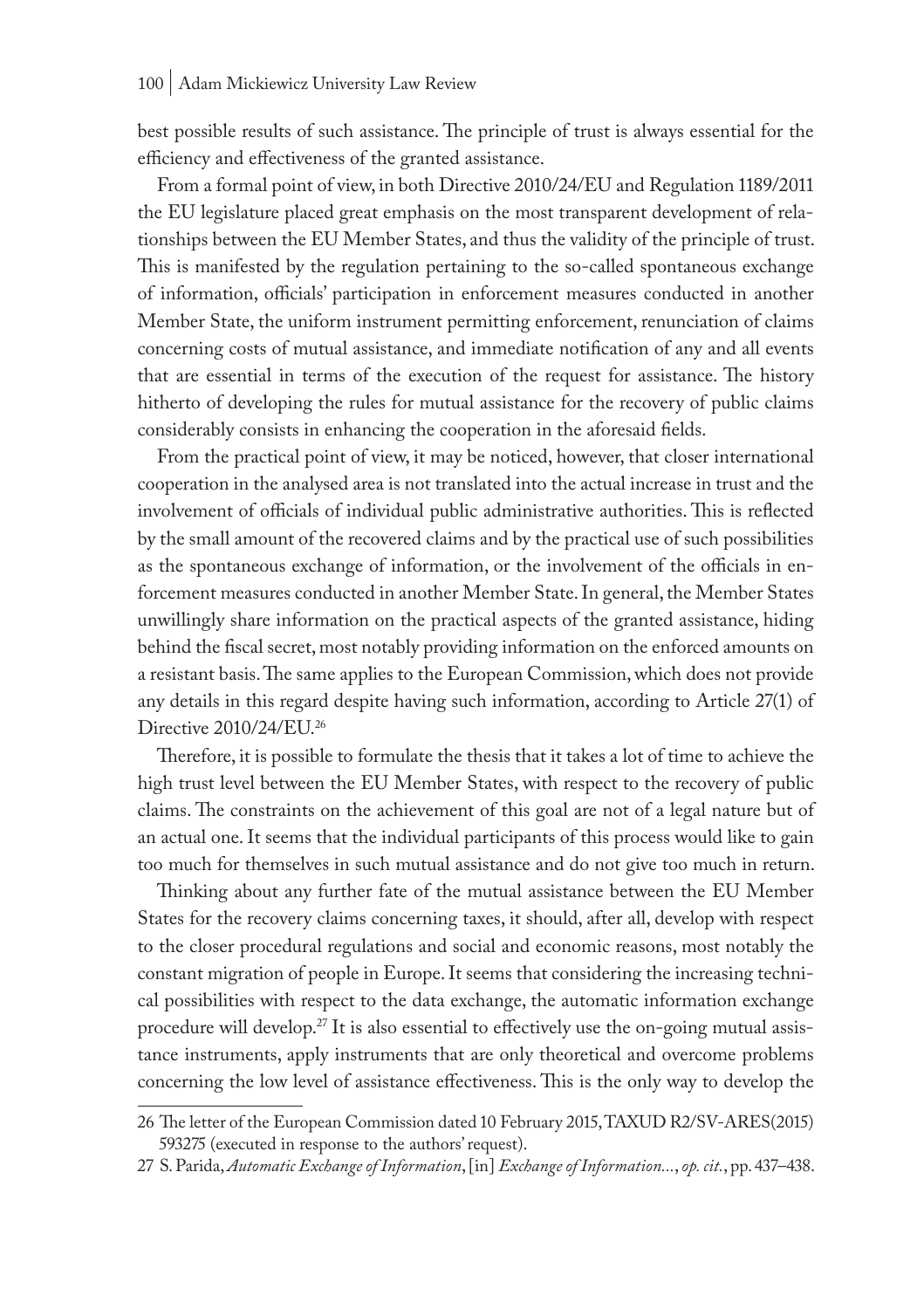trust level between the EU Member States, which, besides its legal nature, is also of an actual and social nature and cannot be verified easily. It depends considerably on the mutual effectiveness of the granted assistance.

#### **Literature**

- Cannes F., *The Historical Development of the Exchange of Information for Tax Purposes*, [in] *Exchange of Information for Tax Purposes*, eds. O.Ch. Günther, N. Tüchler, Wien 2013.
- Gabert I., *Deutsche Beitreibungsamtshilfe nach dem EU-Beitreibungsgesetz (EU-BeitrG): Űberblick und Bezüge zum Ertragsteuerrecht*, "Finanz-Rundschau" 2012, no. 15.
- Jeong Y., *Spontaneous exchange of information*, [in] *Exchange of Information for Tax Purposes*, eds. O.Ch. Günther, N. Tüchler, Wien 2013.
- Kortz M., *Grenzüberschreitende Vollstreckung von Steuerforderungen im EU-Raum nach dem EU-Beitreibungsgesetz vom 7.12.2011*, "Der Betrieb" 2012, no. 43.
- Lao J., *The Council Directive concerning Mutual Assistance for the Recovery of Claims*, [in] *Exchange of Information for Tax Purposes*, eds. O.Ch. Günther, N. Tüchler, Wien 2013.
- Ludwig B., *Das neue EU-Vollstreckungsamtshilfegesetz*, "SWI" 2012, no. 7.
- Olszanowski J., Piątek W., *The development of mutual assistance of EU Member States for the recovery of public claims*, "Law Review" 2014, no. 2.
- Parida S., *Automatic Exchange of Information*, [in] *Exchange of Information for Tax Purposes*, eds. O.Ch. Günther, N. Tüchler, Wien 2013.
- Seer R., *Die Vollstreckungsamtshilfe in Steuersachen nach der neu gefassten Beitreibungsrichtlinie 2010/24/EU*, "IWB" 2011, no. 4.

#### **summary**

## **The validity of the principle of mutual trust between the EU Member States in mutual assistance for the recovery of public claims**

The cooperation between the EU Member States for the recovery of public claims has been gradually strengthened through expanding the subjective scope to new categories of public claims, establishing forms of cooperation, most notably the possibility to recover claims arising in one state by authorities of another state, and establishing separate institutional frameworks of cooperation. The EU legislature placed great emphasis on the most transparent development of relationships between the EU Member States, and thus the validity of the principle of trust. The article analyses the current international cooperation in the recovery of public claims in view of the principle of mutual trust between the Member States that forms the basis for such cooperation.